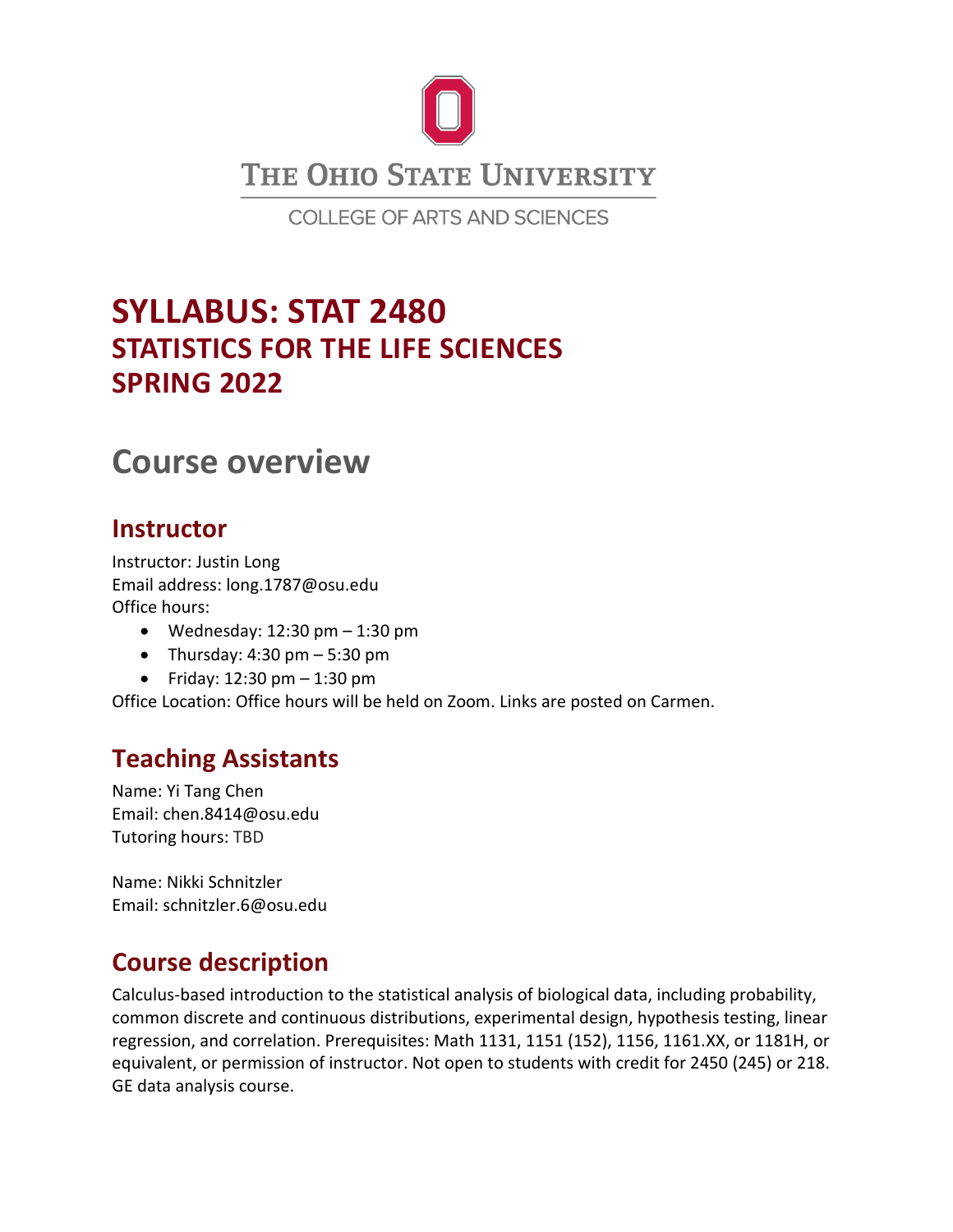## **Course learning outcomes**

By the end of this course, students should successfully be able to:

- Understand and discuss methods of collecting data
	- By providing examples of methods of random sampling
	- By explaining correct procedures for designing experiments and observational studies
	- By explaining uses and misuses of sample surveys
- Use statistical tools for presentation of data and to understand presentations of data
	- By discussing when different types of graphical displays are appropriate and explaining proper methods of constructing graphical displays
	- By using appropriate summary statistics to describe the distribution of data
	- By introducing statistical terminology used to describe data and distributions
- Analyze data
	- By constructing and interpreting confidence intervals
	- By conducting and interpreting hypothesis tests
	- By using simple linear regression for bivariate data
- Understand basic probability and statistical concepts
	- By presenting and applying rules of probability
	- By study of the common discrete and continuous distribution used to model biological data
	- By discussing sampling distributions and the use of the Central Limit Theorem as the foundation of inference
- Evaluate statistical procedures and summaries
	- By discussing assumptions and conditions for analysis procedures
	- By identifying sources of bias in sampling, experiment, and survey methods
	- By discussing appropriate nature and scope of conclusions for analysis procedures
	- By discussing case studies in the life sciences

## **GE Course Information**

- This course satisfies the GEC Data Analysis requirement
- The expected learning outcomes are:
	- o ELO1: Students understand basic concepts of statistics and probability.
	- o ELO2: Students comprehend methods needed to analyze and critically evaluate statistical arguments.
	- o ELO3: Students recognize the importance of statistical ideas.
- These goals will be achieved by detailed study utilizing example data from the life sciences.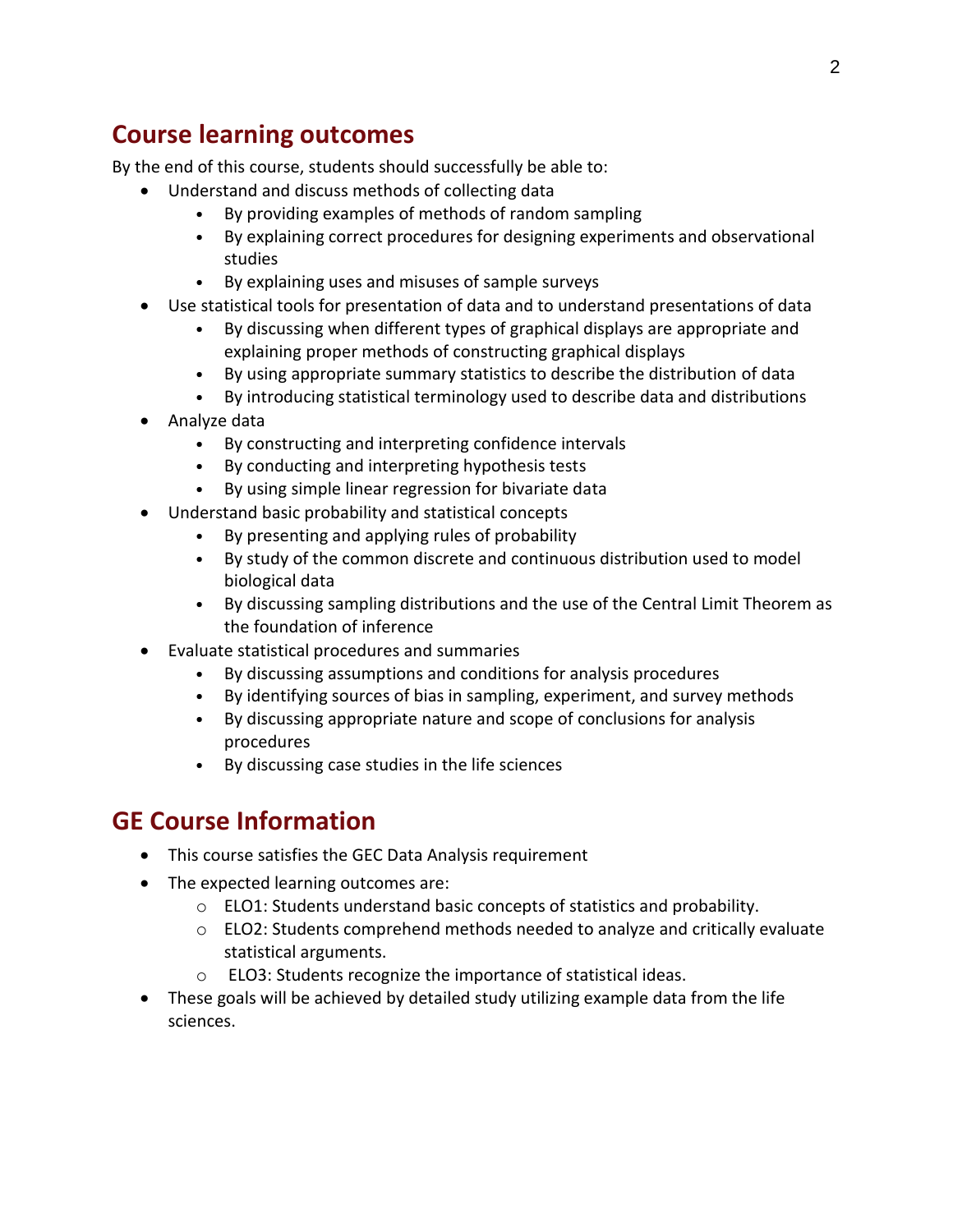## **Course materials**

- Required Textbook: *The Analysis of Biological Data*, by M. C. Whitlock and D. Schluter, 3 rd ed., ISBN: 9781319226299.
- The textbook and the accompanying homework management system, **Achieve,** are for this course is being provided via CarmenBooks. Through CarmenBooks, students obtain publisher materials electronically through CarmenCanvas, saving them up to 80% per title. The fee for this material is included as part of tuition and is listed as CarmenBooks fee on your Statement of Account. In addition to cost-savings, materials provided through CarmenBooks are available immediately on or before the first day of class. There is no need to wait for financial aid or scholarship money to purchase your textbook. Unless you choose to opt-out of the program, you do NOT need to purchase any materials for this course at the bookstore. For more information on the program or information on how to opt out, please visit the CarmenBooks website, <https://affordablelearning.osu.edu/carmenbooks/students>
- Need help with the textbook? The publisher's technical support team can be reached by phone, chat, or by email via the Student Support Community. To contact support please open a service request by filling out the webform at <https://macmillan.force.com/macmillanlearning/s/contactsupport> (Privacy notice: [https://store.macmillanlearning.com/us/privacy-notice\)](https://store.macmillanlearning.com/us/privacy-notice)

# **Course technology**

For help with your password, university e-mail, Carmen, or any other technology issues, questions, or requests, contact the OSU IT Service Desk. Standard support hours are available at [https://ocio.osu.edu/help/hours,](https://ocio.osu.edu/help/hours) and support for urgent issues is available 24x7.

- **Self-Service and Chat support:** <http://ocio.osu.edu/selfservice>
- **Phone:** 614-688-HELP (4357)
- **Email:** [8help@osu.edu](mailto:8help@osu.edu)
- **TDD:** 614-688-8743

#### **Baseline technical skills**

- Basic computer and web-browsing skills
- Navigating Carmen; the following website may help you if you encounter difficulties with Carmen:<https://resourcecenter.odee.osu.edu/canvas/> .

#### **Necessary equipment**

- Computer: current Mac (OS X) or PC (Windows 10+) with high-speed internet connection
- Webcam: built-in or external webcam, fully installed
- Microphone: built-in laptop or tablet mic or external microphone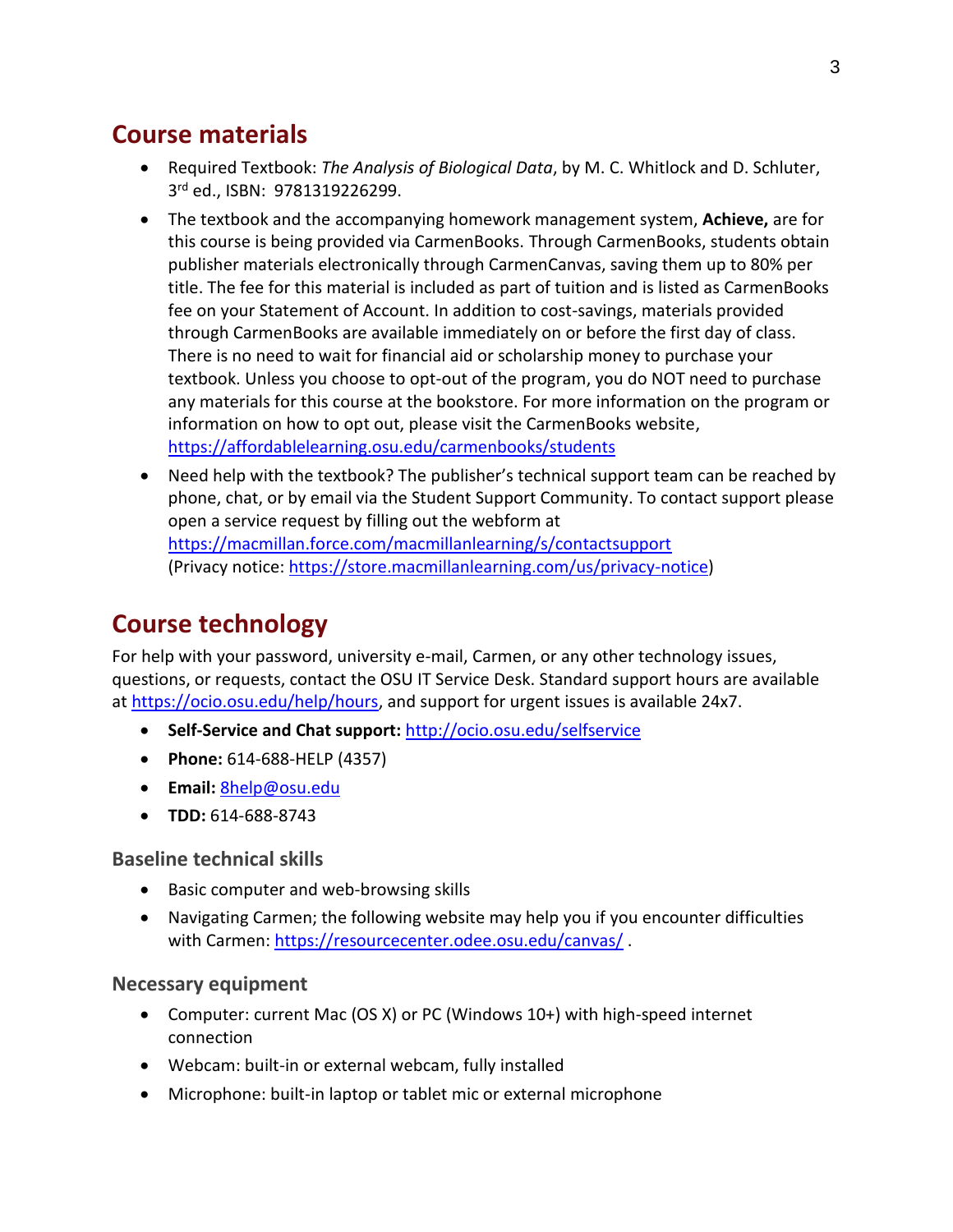#### **Necessary software**

- This class requires you to use the statistical software package called R (The R Project for Statistical Computing; [http://www.r-project.org/\)](http://www.r-project.org/). Students will be given instructions for using the open-source R statistical software at the Ohio Supercomputer Center (OSC) through their web browser. This software will be accessible on either a laptop or a tablet.
- This software package is also available as Free Software if a student chooses to download it to a personal computer instead of accessing it through OSC.
	- $\circ$  You can download R for Windows, Mac, and Linux, from the CRAN archive at [https://cran.r-project.org.](https://cran.r-project.org/)
	- $\circ$  An easier to use interface to R is available in the software package RStudio. This package is available for Windows, Mac, and Linux and can be downloaded for free from [http://rstudio.org.](http://rstudio.org/) **Note that RStudio requires R to be installed.**
- [Microsoft Office 365](https://ocio.osu.edu/blog/community/2015/08/18/free-microsoft-office-for-ohio-state-students) ProPlus All Ohio State students are now eligible for free Microsoft Office 365 ProPlus through Microsoft's Student Advantage program. Each student can install Office on five PCs or Macs, five tablets (Windows, iPad® and Android™) and five phones.
	- o Students are able to access Word, Excel, PowerPoint, Outlook and other programs, depending on platform. Users will also receive 1 TB of OneDrive for Business storage.
	- o Office 365 is installed within your BuckeyeMail account. Full instructions for downloading and installation can be found [https://ocio.osu.edu/kb04733.](https://ocio.osu.edu/kb04733)

## **Course delivery**

This course will meet in-person MWF from 10:20 am – 11:15 am in Hitchcock Hall 324. **You are expected to attend all lectures.**

The instructor will hold weekly office hours. The dates and times will be announced later and posted on the Carmen website. The instructor and teaching assistants will initiate and manage active discussion boards, also via Carmen. Additionally, information about how and when students can access free tutoring from the Mathematics and Statistics Learning Center (MSLC) will be provided.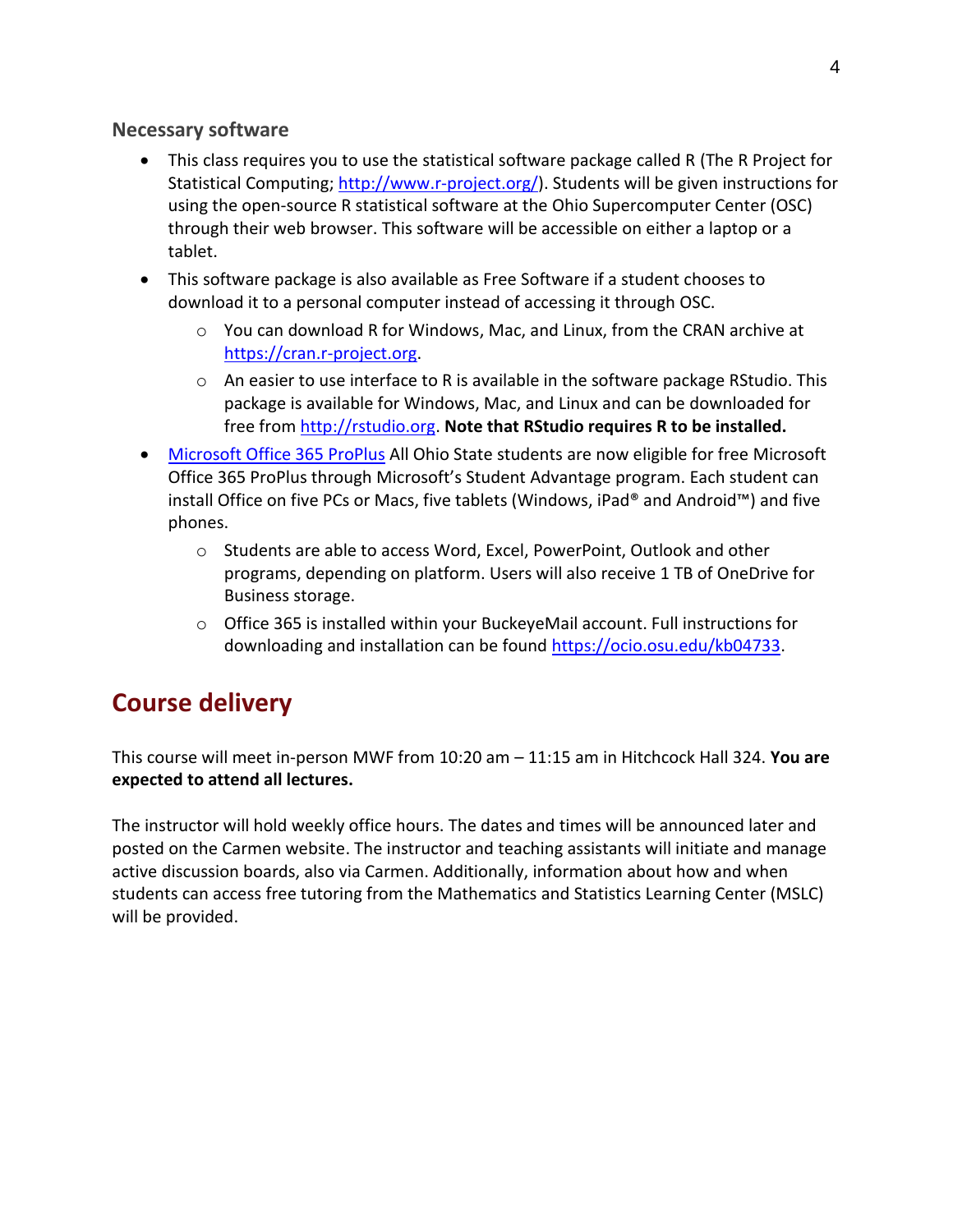# **Grading and Assignments**

## **Grades**

| Category                      | <b>Points</b> | Percentage |
|-------------------------------|---------------|------------|
| <b>Homework</b>               | 250           | 25%        |
| <b>Lab Quizzes</b>            | 200           | 20%        |
| <b>Discussion Assignments</b> | 50            | 5%         |
| Exam #1                       | 150           | 15%<br>15% |
| Exam #2                       | 150           |            |
| <b>Final exam</b>             | 200           | 20%        |
|                               |               |            |
| <b>Total</b>                  | 1000          | 100%       |

*See course schedule, below, for due dates.* 

# **Assignment information**

You can earn up to 1000 points in this course. The breakdown of these points is outlined below, along with descriptions of each assignment category.

**Homework:** This category consists of a syllabus quiz and ten homework assignments. Each is worth 25 points. *Your lowest score in this category will be dropped*. Homework will be assigned for each topic covered in this course, and solutions will be submitted and graded via Achieve or Carmen. Periodically, recommended problems will also be posted for additional practice, but will not be collected or graded. *You need to work through homework problems on your own in a timely manner to perform well in the class.*

**Labs:** This category consists of eleven lab quizzes, each worth 20 points. *Your lowest score in this category will be dropped*. Lab exercises using the R software will be carried out once per week in place of a formal lecture. These lab exercises will be submitted via Carmen quizzes.

**Discussion Assignments:** At two points during the semester, you will be required to create a discussion board post that shows an improper use of statistics. This could be a graph, statistical hypothesis test, discussion of data, etc., that you find in a news article, blog post, or twitter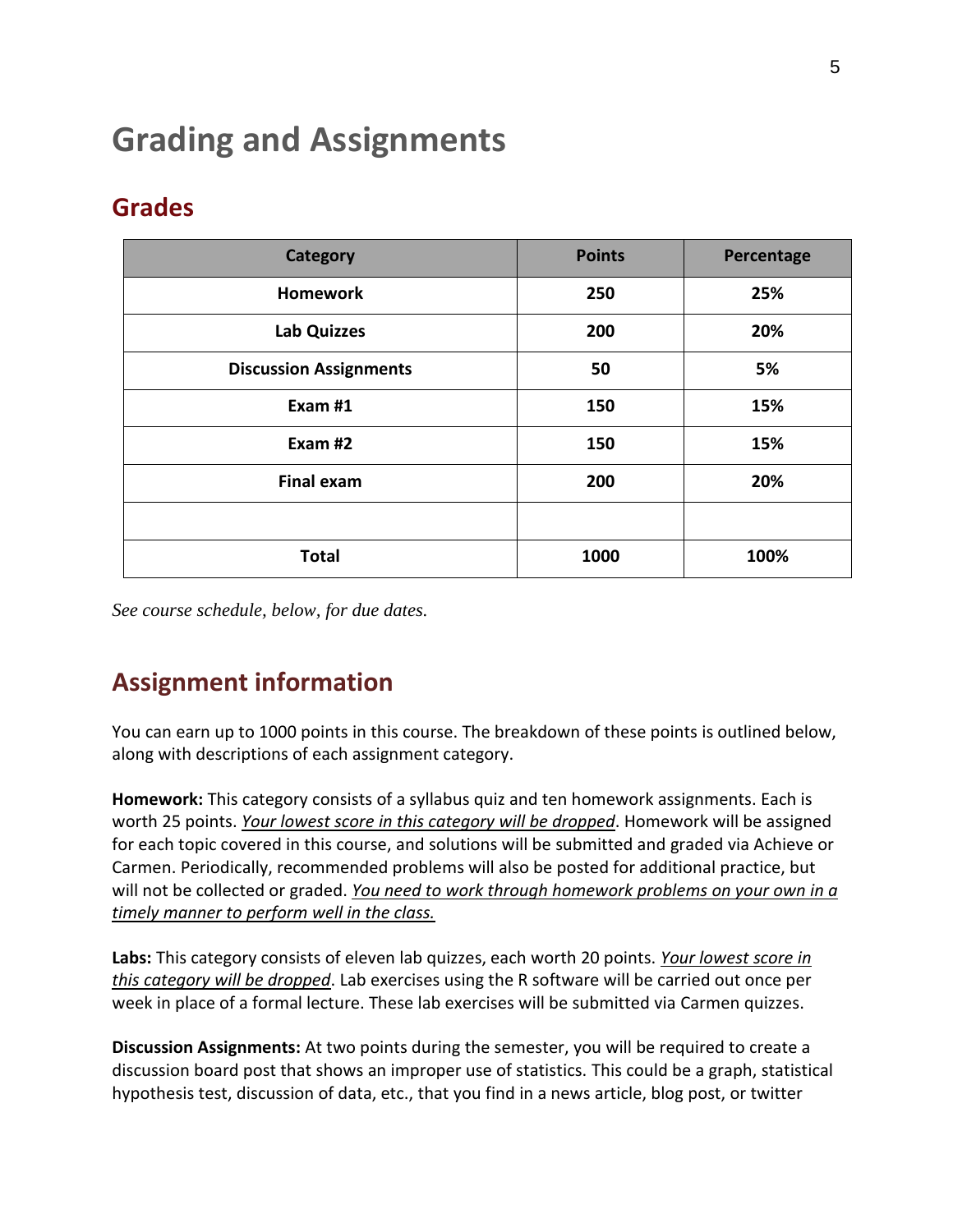thread, for example. Each post should be accompanied by a couple of sentences describing what is incorrect. You will also be required to comment on at least two of the other students' posts, to either agree, point out an additional problem, or argue that the posted information is correct. A rubric will be provided on Carmen. Each post and set of comments are worth 25 points.

**Exams:** There will be two midterm exams and a final exam. Each midterm is worth 150 points and the final exam is worth 200 points. Statistical tables will be provided as needed. Please note the dates of all exams as given on the syllabus (below). All exams will be administered in-person during the scheduled class time.

**Makeup exams:** If you absolutely need a makeup exam and have a valid excuse, please see your instructor for the necessary arrangements. However, you must notify the instructor in advance in such a situation. A make-up exam should be taken within a week of the missed exam. Exceptions to this policy will be permitted on a case-by-case basis and only in extreme situations.

### **Late assignments**

Late assignments **are not** accepted without **prior** permission from the instructor.

### **Grading scale**

| Grade | Points (out of 1000) | Percentage (%) |
|-------|----------------------|----------------|
| A     | $930 - 1000$         | $93 - 100$     |
| A-    | $900 - 929.99$       | $90 - 92.99$   |
| $B+$  | $870 - 899.99$       | $87 - 89.99$   |
| В     | $830 - 869.99$       | $83 - 86.99$   |
| B-    | $800 - 829.99$       | $80 - 82.99$   |
| $C+$  | $770 - 799.99$       | 77 - 79.99     |
| C     | $730 - 769.99$       | $73 - 76.99$   |
| $C-$  | $700 - 729.99$       | $70 - 72.99$   |
| D+    | $670 - 699.99$       | $67 - 69.99$   |
| D     | $600 - 669.99$       | $60 - 66.99$   |
| E     | Below 60             | Below 60       |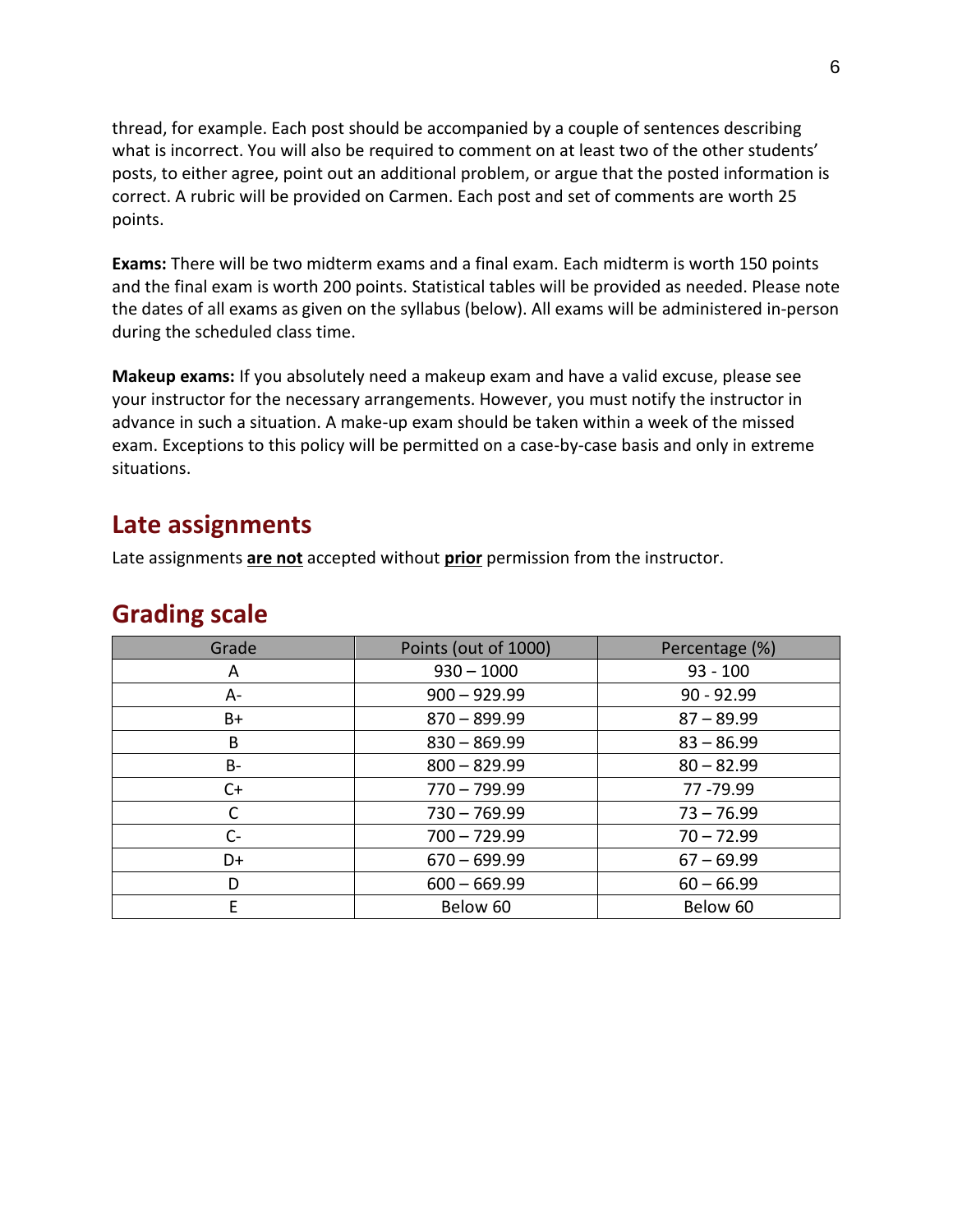# **Communication**

## **Instructor feedback and response time**

I am providing the following list to give you an idea of our intended availability throughout the course. (Remember that you can call **614-688-HELP** at any time if you have a technical problem.)

### **Grading and feedback**

For large weekly assignments, you can generally expect feedback within **7 days**.

### **E-mail** We will reply to e-mails within **24 hours on school days**.

#### **Discussion board**

We will check and reply to messages in the discussion boards as appropriate every **24 hours on school days**.

### **Office hours**

Three office hours will be offered each week. The dates, times, and location of these will be communicated clearly and well in advance. An announcement will also be posted on the class website.

# **Attendance, participation, and discussions**

## **Student participation requirements**

The following is a summary of everyone's expected participation:

• **Lecture**

Formal attendance records will not be kept on Mondays and Wednesdays; however, students are responsible for all material covered in class. Office hours should not be used for instruction on material that has already been covered in class. *Attendance at labs will be required to receive credit and Top Hat will be used to track attendance.*

#### • **Office hours:**

All office hours are optional.

• **Participating in discussion forums**:

There will be discussion boards for each assignment and for other general course questions. Participation on these boards is heavily encouraged but not required.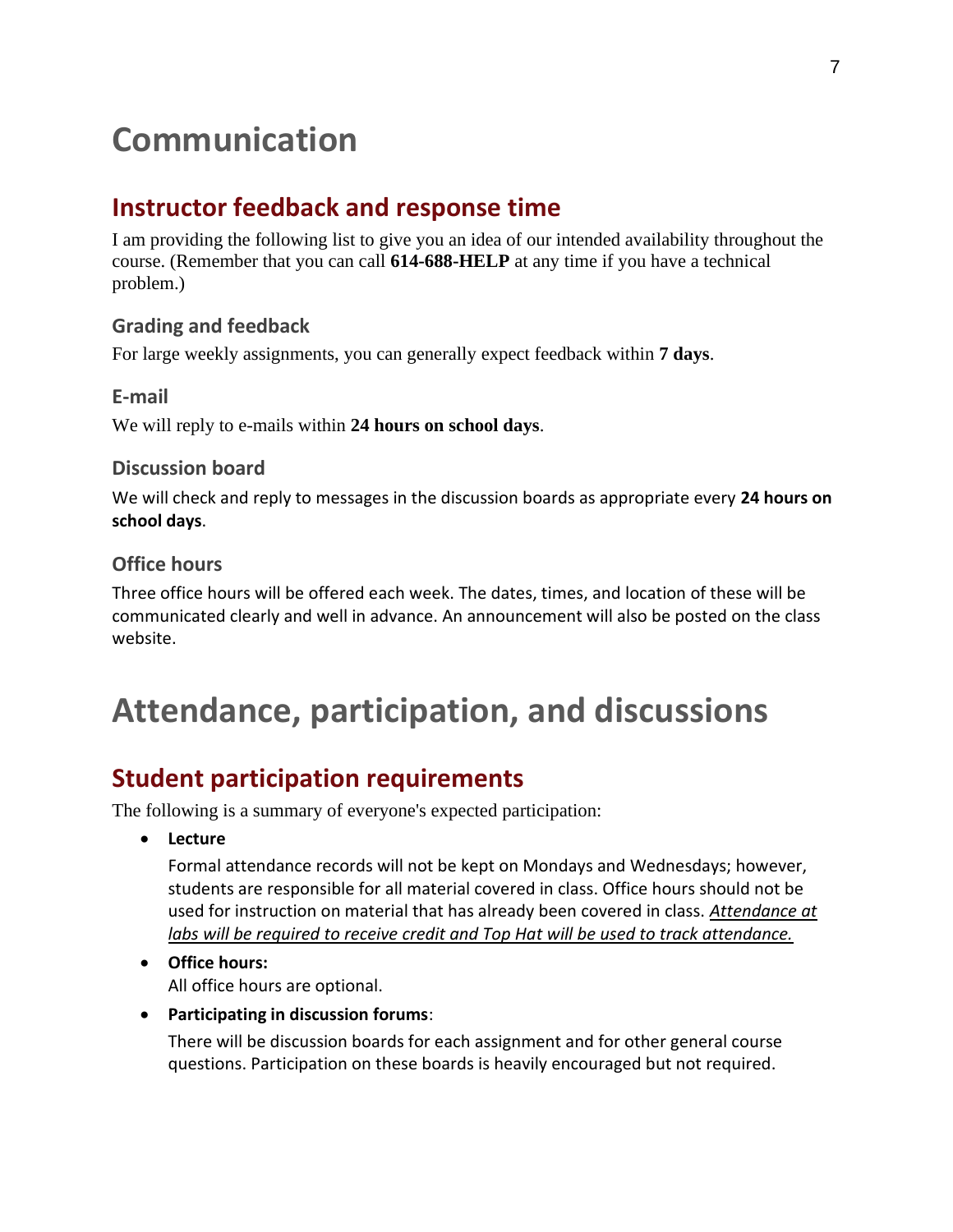## **Discussion and communication guidelines**

The following are my expectations for how we should communicate as a class. Above all, please remember to be respectful and thoughtful.

- **Email:** If you email a question that is appropriate for the discussion board, we will copy it verbatim to the board and include our reply there. Of course, there will be times that questions will arise will need to be addressed over email. In that case, please begin your email's subject with STAT 2480. Remember that all course email correspondence must be conducted using your valid OSU name.# email account.
- **Writing style**: While there is no need to participate in class discussions as if you were writing a research paper, you should remember to write using good grammar, spelling, and punctuation. Informality (including an occasional emoticon) is fine for non-academic topics.
- **Tone and civility**: Let's maintain a supportive learning community where everyone feels safe and where people can disagree amicably. Remember that sarcasm doesn't always come across online.
- **Citing your sources**: When we have academic discussions, please cite your sources to back up what you say. (For the textbook or other course materials, list at least the title and page numbers. For online sources, include a link.)
- **Backing up your work**: Consider composing your academic posts in a word processor, where you can save your work, and then copying into the Carmen discussion.

# **Other course policies**

## **Health and safety**

For the latest information about COVID-19 as well as guidance for students, faculty and staff, please see [https://safeandhealthy.osu.edu/.](https://safeandhealthy.osu.edu/)

## **Student academic services**

Student academic services offered on the OSU main campus [http://advising.osu.edu/welcome.shtml.](http://advising.osu.edu/welcome.shtml)

## **Student support services**

Student support services offered on the OSU main campus [http://ssc.osu.edu.](http://ssc.osu.edu/)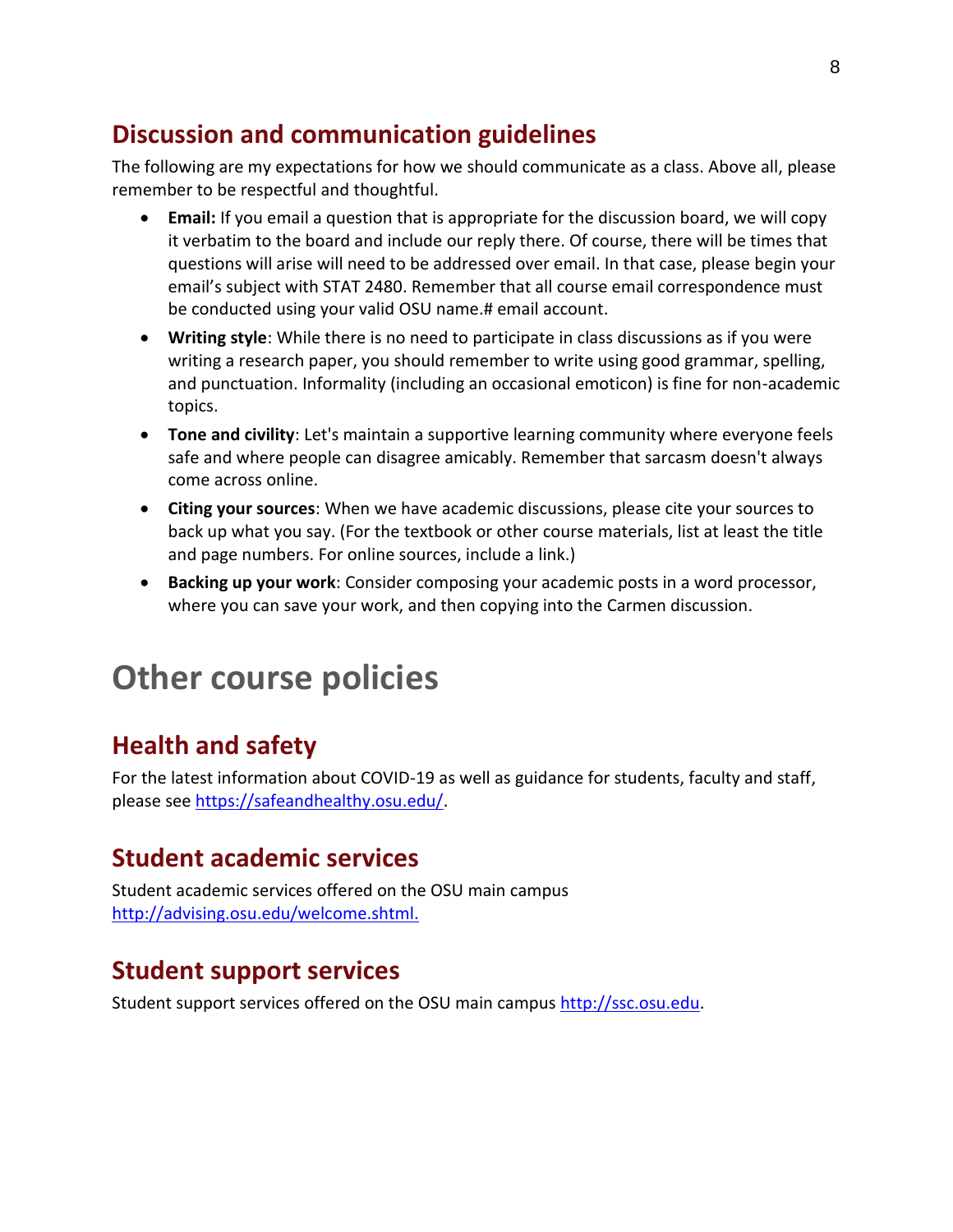## **Academic integrity policy**

#### **Policies for this course**

- **Homework**: Homework may be discussed with classmates or TAs but submitted homework assignments should represent your own efforts.
- **Lab activities**: can be completed in a "group setting" by collaborating with other students in the class. Help from sources outside of this class is not allowed.
- **Exams**: You must complete the exams yourself, without any external help or communication.
- **Written assignments**: Your written assignments, including discussion posts, should be your own original work. You are encouraged to ask a trusted person to proofread your assignments before you turn them in--but no one else should revise or rewrite your work.
- **Collaboration and informal peer-review**: While study groups are encouraged, remember that comparing answers on a quiz or assignment is not permitted. If you're unsure about a particular situation, please feel free just to ask ahead of time.

#### **Ohio State's Academic Integrity Policy**

It is the responsibility of the Committee on Academic Misconduct to investigate or establish procedures for the investigation of all reported cases of student academic misconduct. The term "academic misconduct" includes all forms of student academic misconduct wherever committed; illustrated by, but not limited to, cases of plagiarism and dishonest practices in connection with examinations. Instructors shall report all instances of alleged academic misconduct to the committee (Faculty Rule 3335-5-487). For additional information, see the Code of Student Conduct [http://studentlife.osu.edu/csc/.](http://studentlife.osu.edu/csc/)

## **Copyright disclaimer**

The materials used in connection with this course may be subject to copyright protection and are only for the use of students officially enrolled in the course for the educational purposes associated with the course. Copyright law must be considered before copying, retaining, or disseminating materials outside of the course.

### **Statement on title IX**

Title IX makes it clear that violence and harassment based on sex and gender are Civil Rights offenses subject to the same kinds of accountability and the same kinds of support applied to offenses against other protected categories (e.g., race). If you or someone you know has been sexually harassed or assaulted, you may find the appropriate resources at [http://titleix.osu.edu](http://titleix.osu.edu/) or by contacting the Ohio State Title IX Coordinator at [titleix@osu.edu.](mailto:titleix@osu.edu)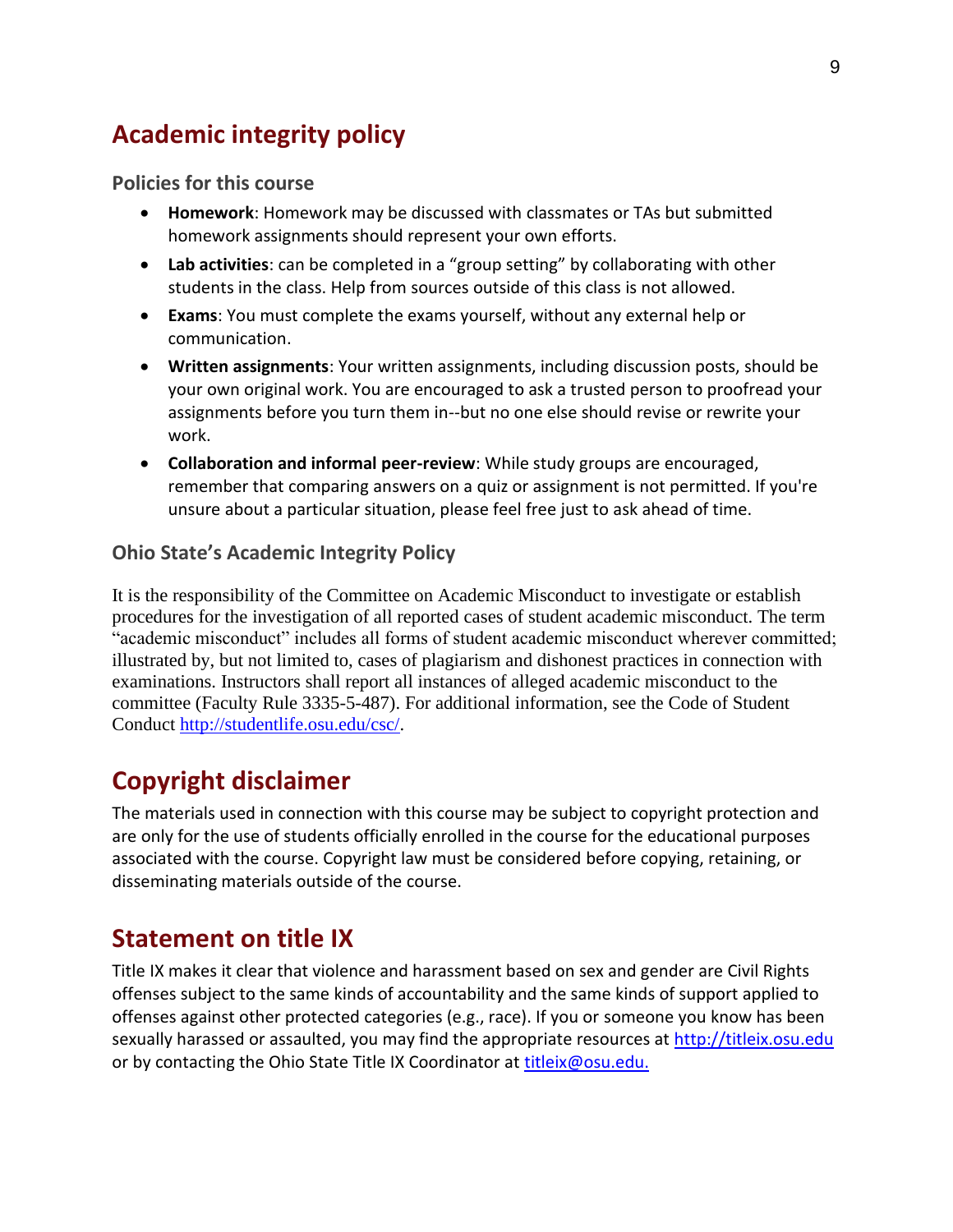## **Accessibility accommodations for students with disabilities**

**The university strives to make all learning experiences as accessible as possible. In light of the current pandemic, students seeking to request COVID-related accommodations may do so through the university's request process, managed by Student Life Disability Services. If you anticipate or experience academic barriers based on your disability (including mental health, chronic, or temporary medical conditions), please let me know immediately so that we can privately discuss options. To establish reasonable accommodations, I may request that you register with Student Life Disability Services. After registration, make arrangements with me as soon as possible to discuss your accommodations so that they may be implemented in a timely fashion. SLDS contact information: [slds@osu.edu;](mailto:slds@osu.edu) 614-292-3307; [http://slds.osu.edu;](http://slds.osu.edu/) 098 Baker Hall, 113 W. 12th Avenue.**

### **Accessibility of course technology**

This course requires use of Carmen (Ohio State's learning management system) and other online communication and multimedia tools. If you need additional services to use these technologies, please request accommodations with your instructor.

- [Carmen \(Canvas\) accessibility](https://community.canvaslms.com/docs/DOC-2061)
- Streaming audio and video
- Synchronous course tools

## **Your mental health**

As a student you may experience a range of issues that can cause barriers to learning, such as strained relationships, increased anxiety, alcohol/drug problems, feeling down, difficulty concentrating and/or lack of motivation. These mental health concerns or stressful events may lead to diminished academic performance or reduce a student's ability to participate in daily activities. The Ohio State University offers services to assist you with addressing these and other concerns you may be experiencing. If you or someone you know are suffering from any of the aforementioned conditions, you can learn more about the broad range of confidential mental health services available on campus via the Office of Student Life's Counseling and Consultation Service (CCS) by visiting [ccs.osu.edu](http://ccs.osu.edu/) or calling 614-292-5766. CCS is located on the 4th Floor of the Younkin Success Center and 10th Floor of Lincoln Tower. You can reach an on call counselor when CCS is closed at 614-292-5766 and 24 hour emergency help is also available through the 24/7 National Suicide Prevention Hotline at 1-800-273- TALK or at [suicidepreventionlifeline.org](http://suicidepreventionlifeline.org/)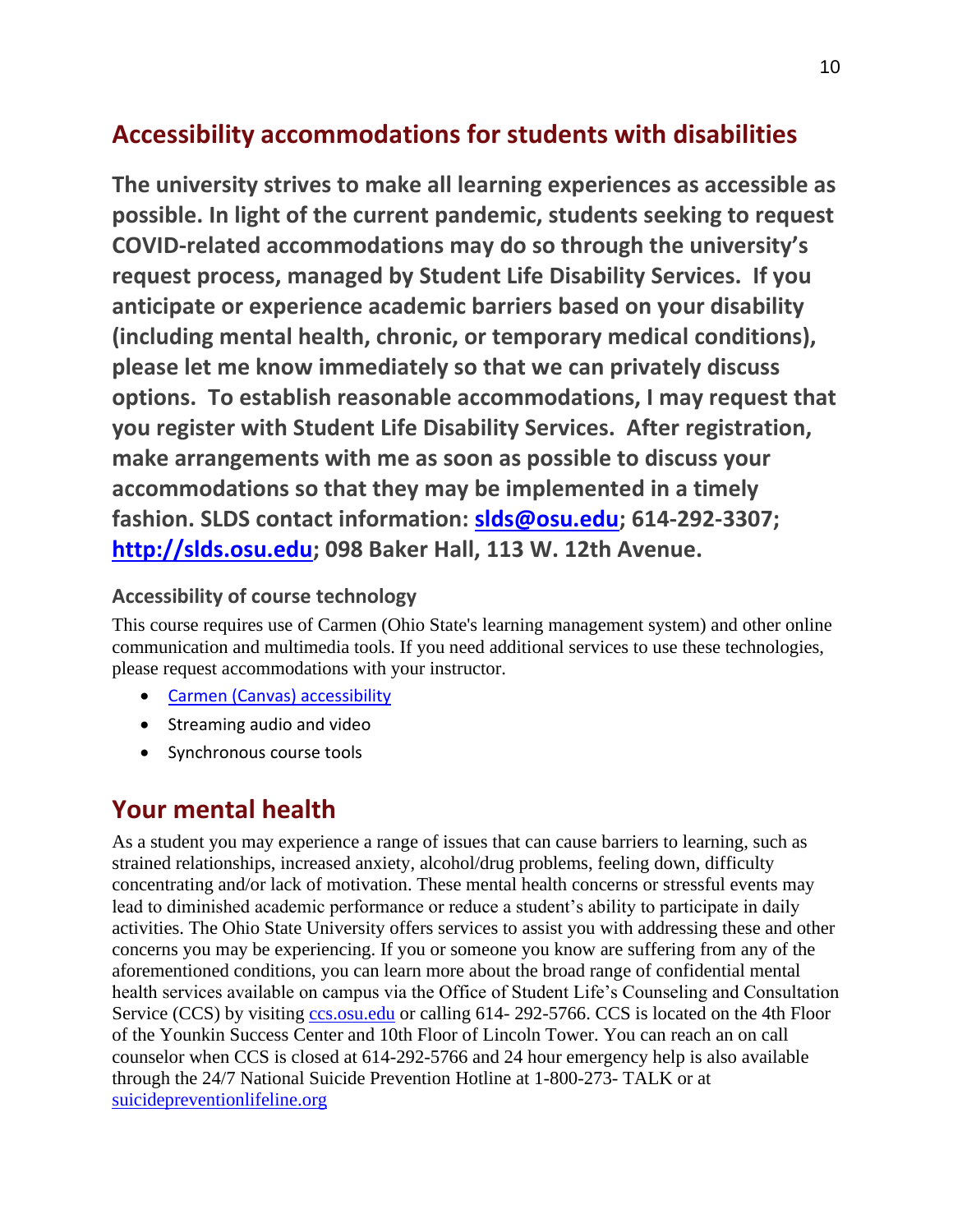## **Disclaimer**

This syllabus should be taken as a fairly reliable guide for the course content. However, you cannot claim any rights from it, and we reserve the right to change due dates or the methods of grading and/or assessment if necessary. Any changes will be communicated to you through official course announcements.

# **Course Schedule (tentative)**

| Week         | Class #            | <b>Date</b>      | Day | <b>Topic</b>                                                      | <b>Reading</b>                 | <b>Assignments</b><br>(All Due at 5pm) |
|--------------|--------------------|------------------|-----|-------------------------------------------------------------------|--------------------------------|----------------------------------------|
| $\mathbf{1}$ | $\mathbf{1}$       | Jan 10           | M   | Introduction, methods for summarizing<br>data                     | $Ch. 1 - 3$                    |                                        |
|              | 2                  | <b>Jan 12</b>    | W   | Probability                                                       | $5.1 - 5.3$                    |                                        |
|              | 3                  | Jan 14           | F   | Lab 1: Intro to the R software                                    |                                | Lab 1 Quiz<br>Syllabus Quiz            |
| 2            | <b>No</b><br>Class | Jan 17           | M   | Martin Luther King Jr. Day                                        |                                |                                        |
|              | 4                  | Jan 19           | W   | Probability                                                       | $5.5 - 5.6$                    | $\overline{a}$                         |
|              | 5                  | Jan 21           | F   | Lab 2: Exploratory data analysis in R                             |                                | Lab 2 Quiz<br>Homework 1               |
| 3            | 6                  | Jan 24           | M   | Conditional probability, Law of total<br>probability              | $5.7 - 5.9$                    |                                        |
|              | $\overline{7}$     | <b>Jan 26</b>    | W   | Bayes Theorem, Random Variables                                   | 5.4, 5.9                       |                                        |
|              | 8                  | Jan 28           | F   | Lab 3: Random sampling activity                                   |                                | Lab 3 Quiz<br>Homework 2               |
| 4            | 9                  | Jan 31           | M   | Random variables                                                  | 5.4, 7.1,<br>7.4               |                                        |
|              | 10                 | Feb <sub>2</sub> | W   | Hypothesis testing, Binomial test                                 | Ch. 6, 7.2                     | $\overline{a}$                         |
|              | 11                 | Feb 4            | F   | Lab 4: Statistical distributions in R                             |                                | Lab 4 Quiz<br>Homework 3               |
|              | 12                 | Feb 7            | M   | Goodness-of-fit tests                                             | $8.1 - 8.3$                    |                                        |
| 5            | 13                 | Feb 9            | W   | Poisson distribution                                              | 8.4                            | $\overline{a}$                         |
|              | 14                 | Feb 11           | F   | Lab 5: Hypothesis tests in R                                      |                                | Lab 5 Quiz<br>Homework 4               |
|              | 15                 | Feb 14           | м   | Analyzing proportions, odds ratios                                | $9.1 - 9.3$                    |                                        |
| 6            | 16                 | Feb 16           | W   | Contingency tables, Normal distribution                           | $9.4, 10.1 -$<br>10.4          |                                        |
|              | 17                 | Feb 18           | F   | Exam 1                                                            | Ch. 1-8                        | Exam 1                                 |
| 7            | 18                 | Feb 21           | M   | Normal Distribution                                               | $10.1 - 10.4$                  |                                        |
|              | 19                 | Feb 23           | W   | <b>Central Limit Theorem</b>                                      | $10.5 - 10.6$                  |                                        |
|              | 20                 | Feb 25           | F   | Lab 6: Contingency tables in R                                    |                                | Lab 6 Quiz<br>Homework 5               |
| 8            | 21                 | Feb 28           | М   | Central Limit Theorem, t-distribution<br>and confidence intervals | $10.5 - 10.6$<br>$11.1 - 11.2$ |                                        |
|              | 22                 | Mar 2            | W   | t distribution and confidence intervals                           | $11.1 - 11.2$                  | $\blacksquare$                         |